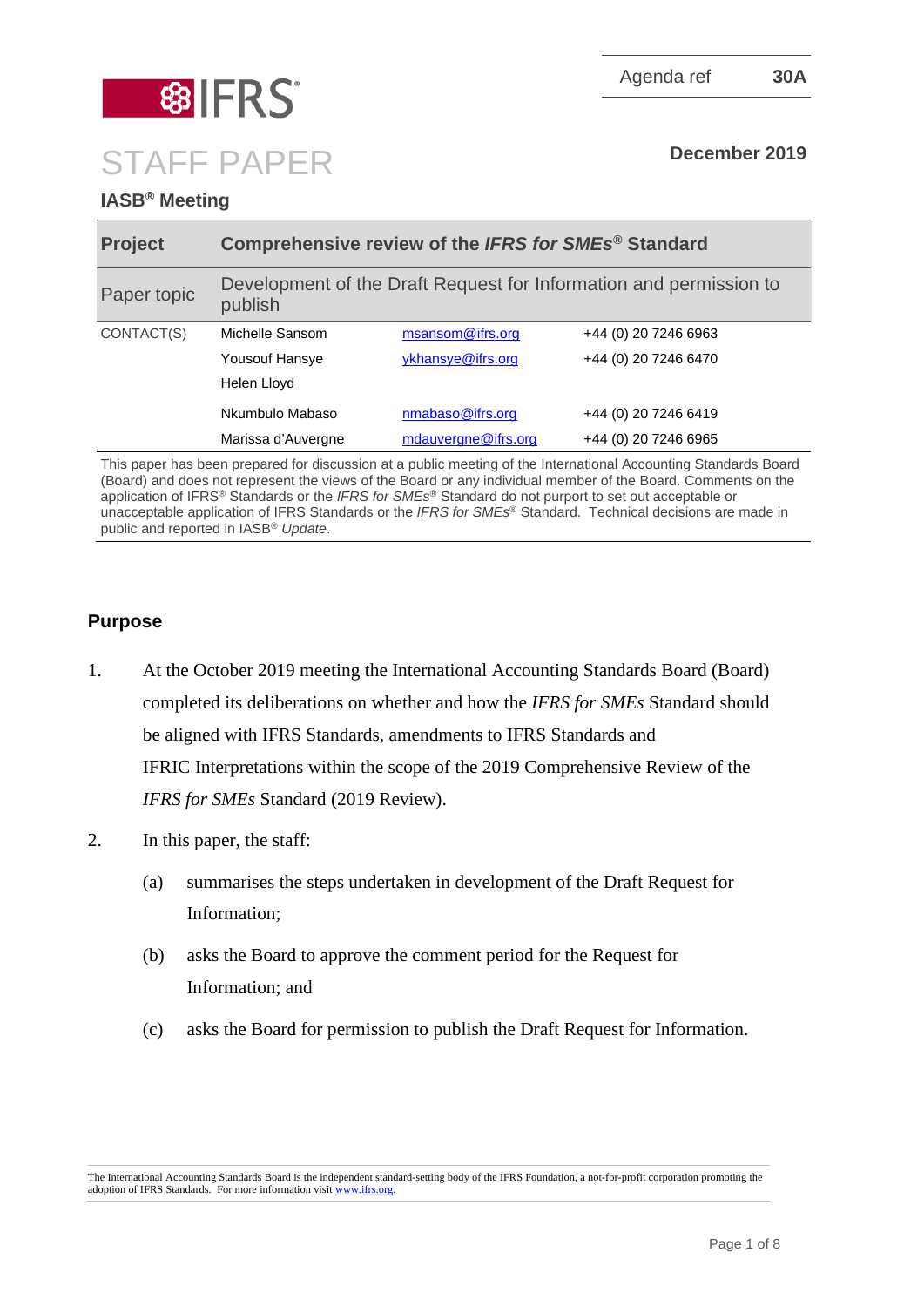# **Structure of this paper**

- 3. This paper is structured as follows:
	- (a) overview of the 2019 Review (paragraphs 4–5);
	- (b) role of the SME Implementation Group (paragraphs 6–8);
	- (c) scope of the 2019 Review (paragraphs 9–10);
	- (d) summary of steps undertaken in development of the Draft Request for Information (paragraph 11);
	- (e) objective of the Request for Information (paragraphs 12–15);
	- (f) comment period (paragraphs 16–18);
	- (g) SMEIG and staff recommendation (paragraph 19);
	- (h) questions to the Board; and
	- (i) Appendix A—Reasons for issuing a Request for Information.

## **Overview of the 2019 Review**

- 4. The first comprehensive review started in 2012 and resulted in a revised *IFRS for SMEs* Standard that was issued in 2015 and effective from 1 January 2017.
- 5. In concluding the first comprehensive review the Board considered its plans for future reviews of the *IFRS for SMEs* Standard. The Board supported a comprehensive review of the *IFRS for SMEs* Standard commencing approximately two years after the effective date of the amendments to the Standard resulting from a previous comprehensive review. Accordingly, the Board commenced its second comprehensive review of the *IFRS for SMEs* Standard in 2019.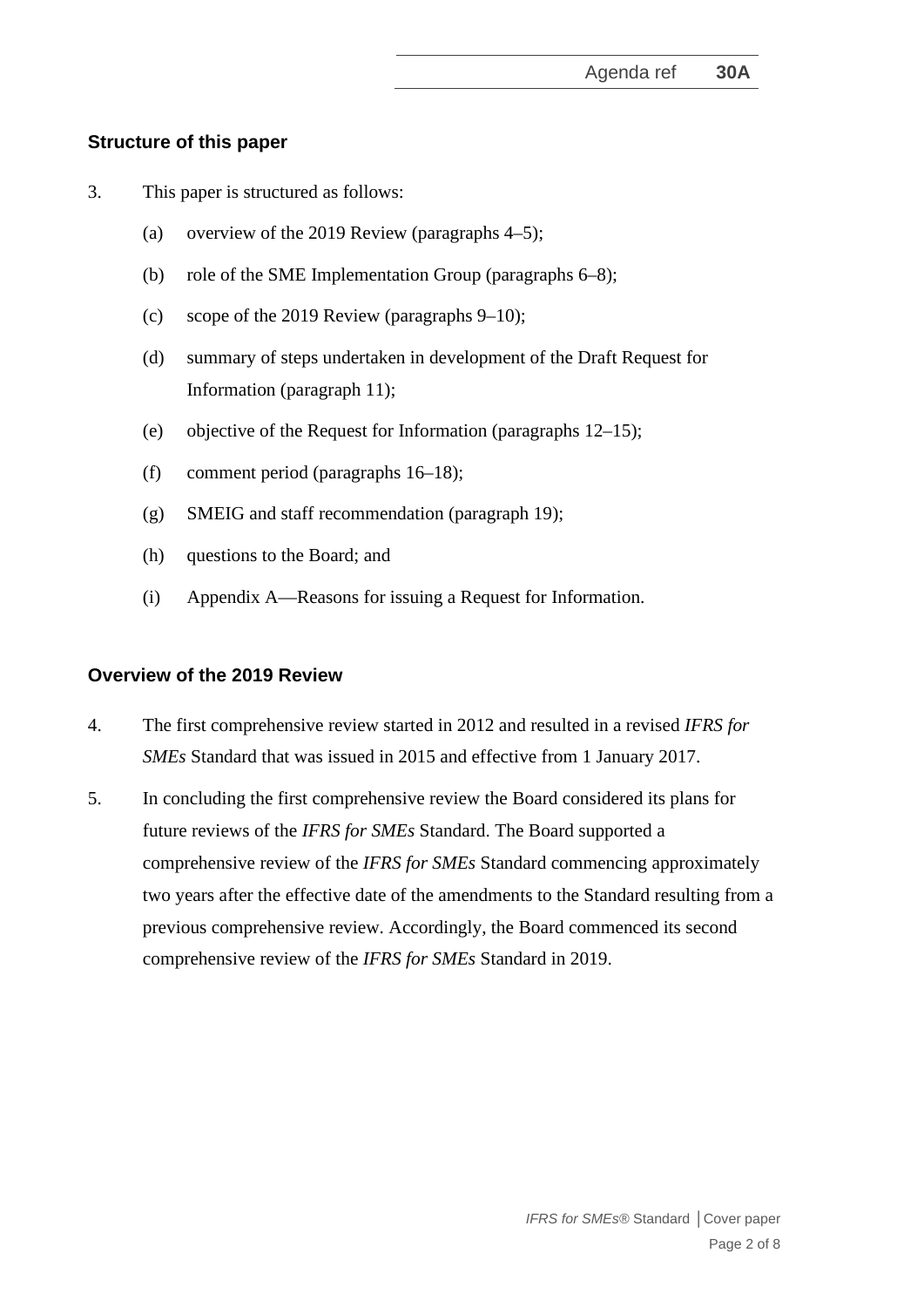# *Role of the SME Implementation Group*

- 6. The SME Implementation Group (SMEIG) was established as an advisory body to the Board to support the international adoption of the *IFRS for SMEs* Standard and monitor its implementation. In fulfilling that mission, the SMEIG has two main responsibilities:
	- (a) to consider implementation questions raised on the *IFRS for SMEs* Standard, decides which of them merit published implementation guidance and develops questions and answers (Q&As) as non-mandatory guidance for implementing the *IFRS for SMEs* Standard; and
	- (b) to consider and make recommendations to the Board on the need to amend the *IFRS for SMEs* Standard.
- 7. The staff has requested advice from SMEIG members in developing most of the agenda papers on whether and how to consider aligning the *IFRS for SMEs* Standards with IFRS Standards, amendments to IFRS Standards and IFRIC Interpretations within the scope of the 2019 Review.
- 8. The advice of SMEIG members has been reported in the agenda papers and accordingly the Board has considered that advice.

## *Scope of the 2019 Review*

- 9. At its meeting in February 2019 the Board decided the scope of the 2019 Review would include:
	- (a) IFRS Standards, amendments to IFRS Standards and IFRIC Interpretations issued since the first comprehensive review of the *IFRS for SMEs* Standard;
	- (b) IFRS Standards and IFRIC Interpretations issued before the first review, but that did not result in amendments to the *IFRS for SMEs* Standard at that time; and
	- (c) general implementation experience and issues arising from the application of the *IFRS for SMEs* Standard.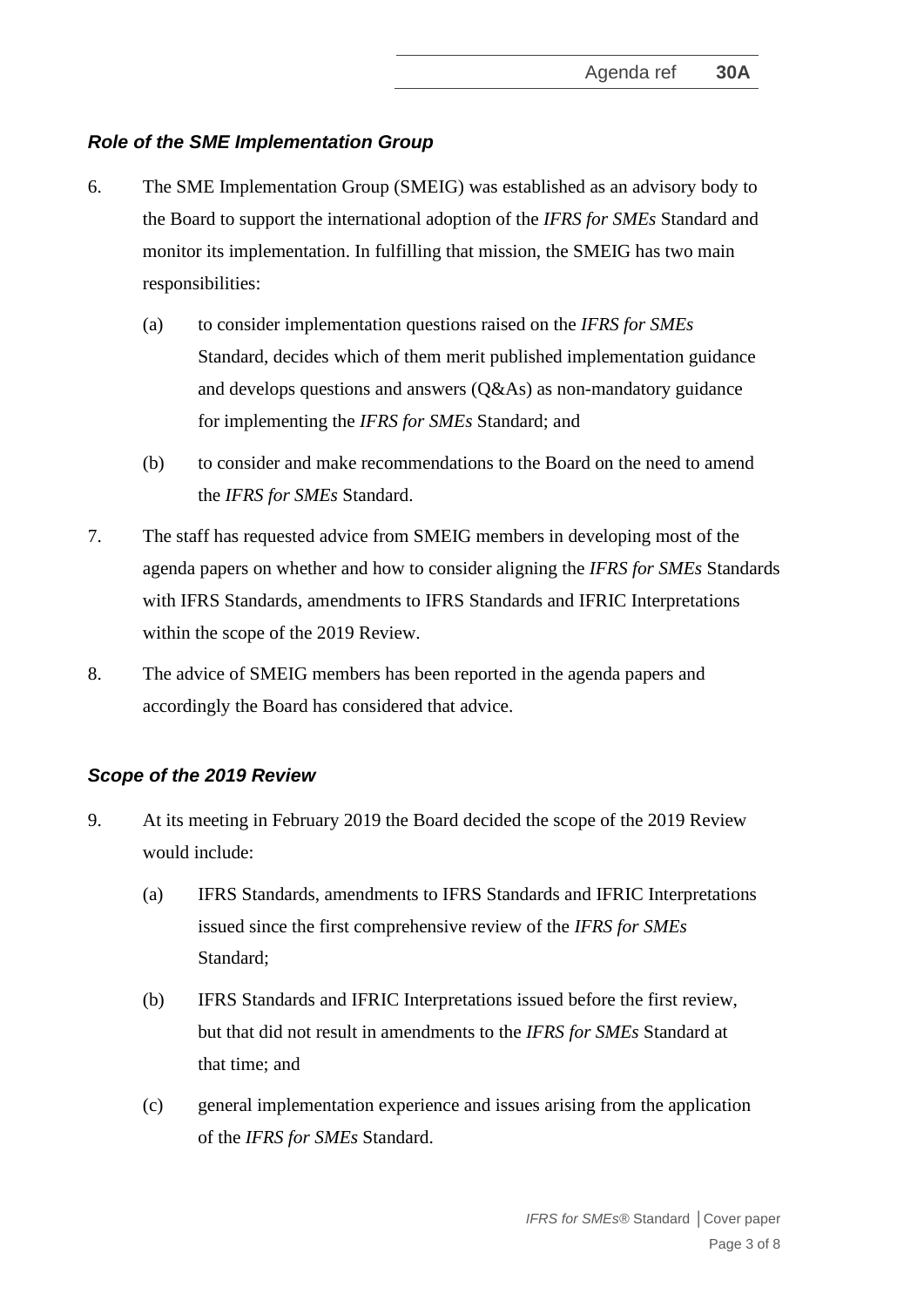10. Publishing the Request for Information will complete the first phase of the Board's second comprehensive review of the *IFRS for SMEs* Standard.

# *Summary of steps undertaken in development of the Draft Request for Information*

- 11. The Draft Request for Information has been developed as follows:
	- (a) February 2019–April 2019 the Board discussed:
		- (i) scope of the 2019 Review;
		- (ii) approach to the 2019 Review, that is:
			- whether the *IFRS for SMEs* Standard should be aligned with full IFRS Standards (alignment approach).
			- how to align the *IFRS for SMEs* Standard with full IFRS Standards in the scope of the 2019 Review (alignment principles).
			- determining which IFRS Standards, amendments to IFRS Standards and IFRIC Interpretations to include in the scope of the 2019 Review (when to consider alignment).
	- (b) May 2019–October 2019 the Board discussed on whether and how to consider aligning the *IFRS for SMEs* Standard with IFRS Standards, amendments to IFRS Standards and IFRIC Interpretations within the scope of the 2019 Review.
	- (c) October 2019–November 2019 selected Board members and SMEIG members reviewed and commented on drafts of the Request for Information.
	- (d) No SMEIG member has objected to the publication of the Draft Request for Information.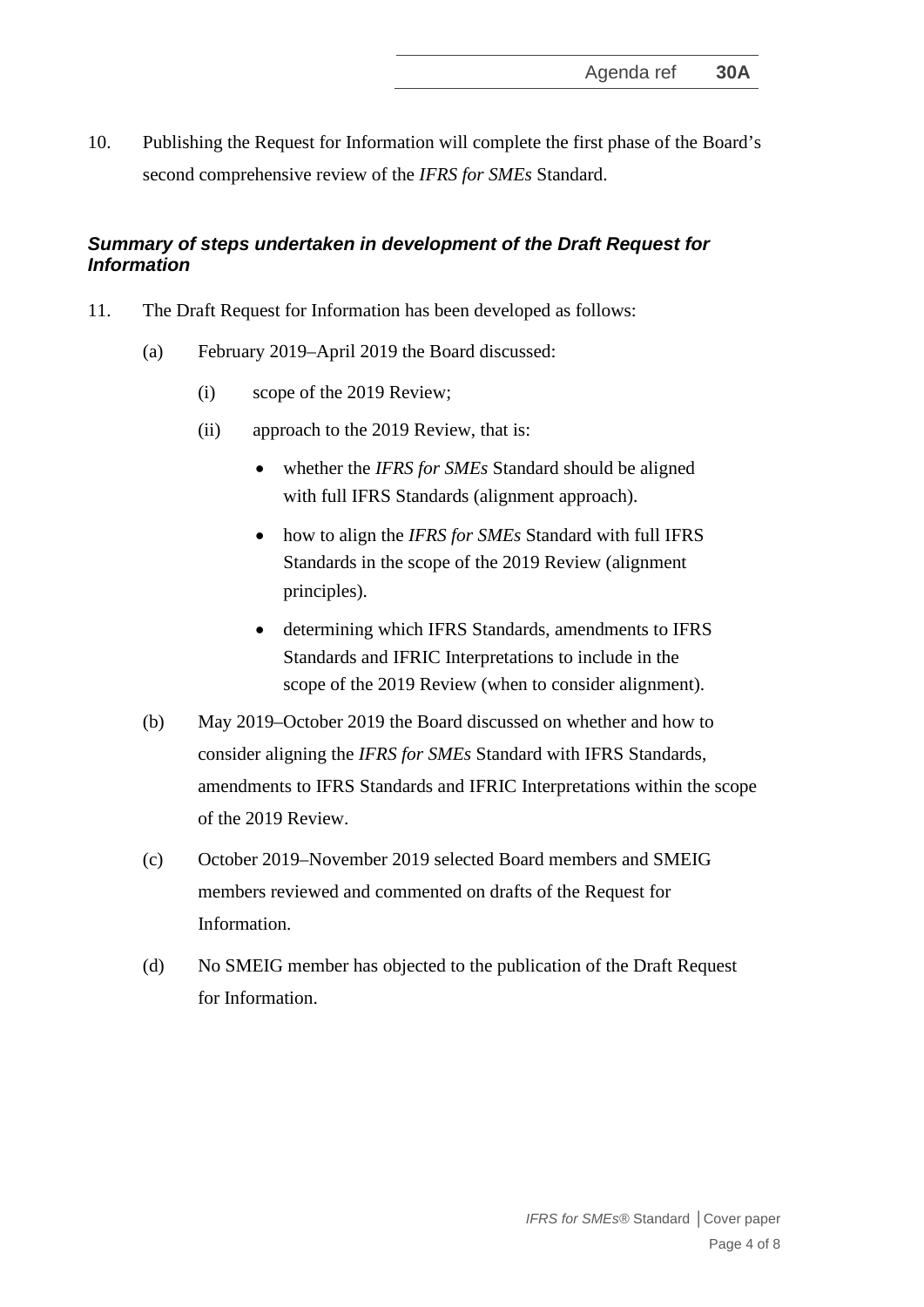# *Objective of the Request for Information*

- 12. The objective of the Request for Information is to seek the views on whether and how the *IFRS for SMEs* Standard should be amended to take account of IFRS Standards, amendments to IFRS Standards and IFRIC Interpretations in the scope of the 2019 review.
- 13. The Request for Information seeks views on:
	- (a) the framework the Board developed for approaching the second comprehensive review;
	- (b) specific sections of the *IFRS for SMEs* Standard that could be aligned with IFRS Standards, amendments to IFRS Standards and IFRIC Interpretations in the scope of the review;
	- (c) topics that are not addressed in the *IFRS for SMEs* Standard and on whether, in relation to these topics, the Standard should be aligned with full IFRS Standards. It also asks about specific topics on which the Board has received feedback.
- 14. Responses to the Request for Information will help the SMEIG to develop recommendations for the Board about possible amendments to the *IFRS for SMEs* Standard. Responses and recommendations of the SMEIG will also help the Board in deciding whether to propose amendments to the *IFRS for SMEs* Standard.
- 15. The reasons for publishing a Request for Information as part of the first phase of the 2019 Review are set out in Appendix A of this agenda paper.

## **Comment period**

- 16. Paragraph 4.7 of the *Due Process Handbook* states that the Board normally allows a minimum period of 60 days for comment on Requests for Information other than Requests for Information on the work programme.
- 17. The Request for Information issued as part of the first comprehensive review of the *IFRS for SMEs* Standard had a comment period of 157 days. As the 2019 Review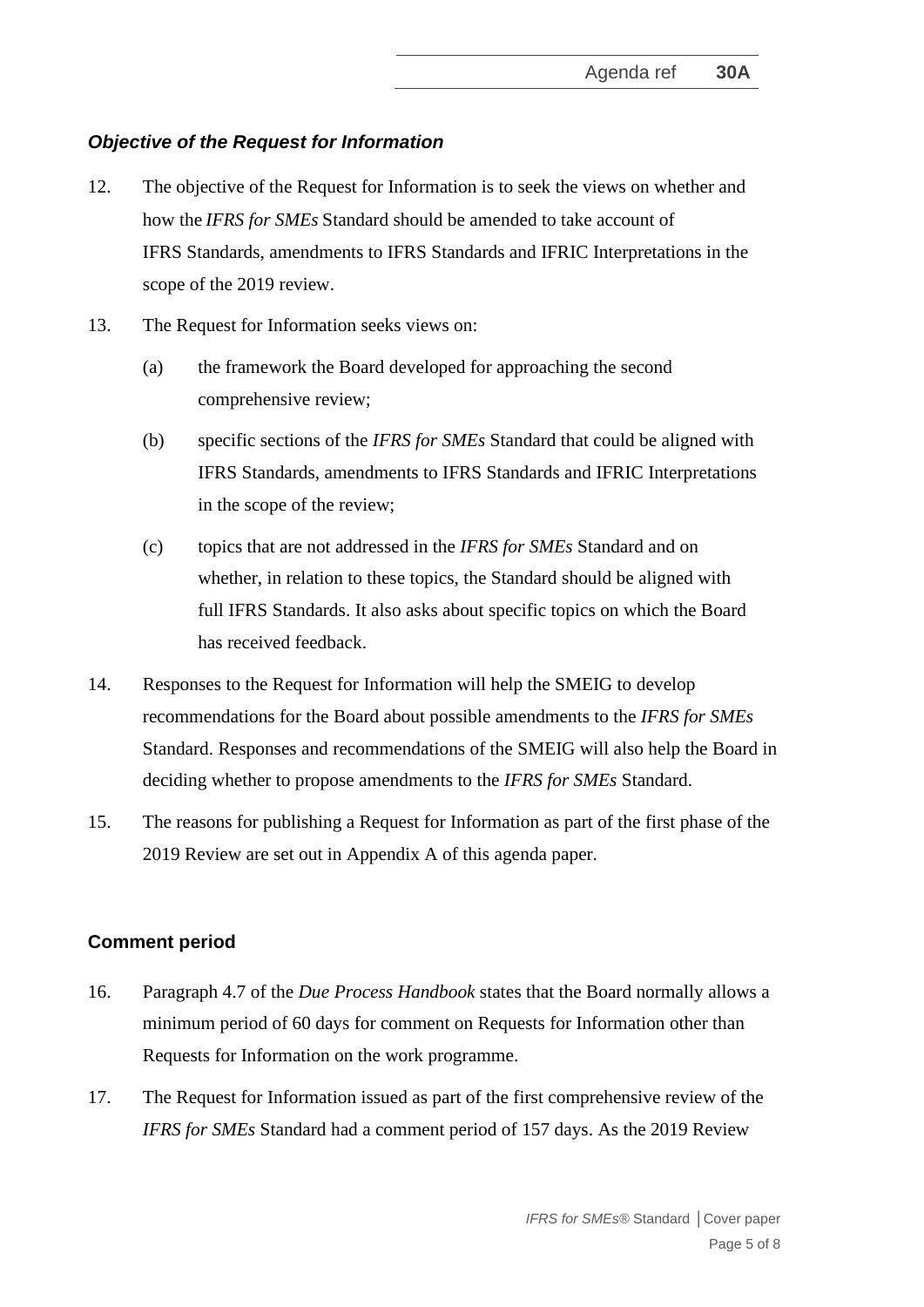includes more IFRS Standards to be considered for alignment; and given that the Board is also consulting on the approach to alignment of the *IFRS for SMEs* Standard with full IFRS Standards the staff is recommending a longer comment period.

18. We believe a comment period of 180 days is appropriate for the 2019 Review and should allow stakeholders sufficient time to comment on the questions in the Request for Information. The Request for Information is expected to be published at the end of January 2020; the comment period will therefore end in July 2020. The staff will present analysis of feedback received in H2 of 2020.

#### **SMEIG and staff recommendation**

19. Both the SMEIG and the staff recommend that the Board should publish the Draft Request for Information for public comment with a comment deadline of 21 July 2020.

#### **Questions to the Board**

- 1. **Request for Information:** does the Board agree to retain its previous decision to publish a Request for Information to complete the first phase of the Board's second comprehensive review of the *IFRS for SMEs* Standard?
- 2. **Comment Period:** Does the Board agree with the staff recommendation to allow 180 days for comment on the Request for Information?
- 3. **Permission to publish:** Does the Board approve the publication of the Draft Request for Information?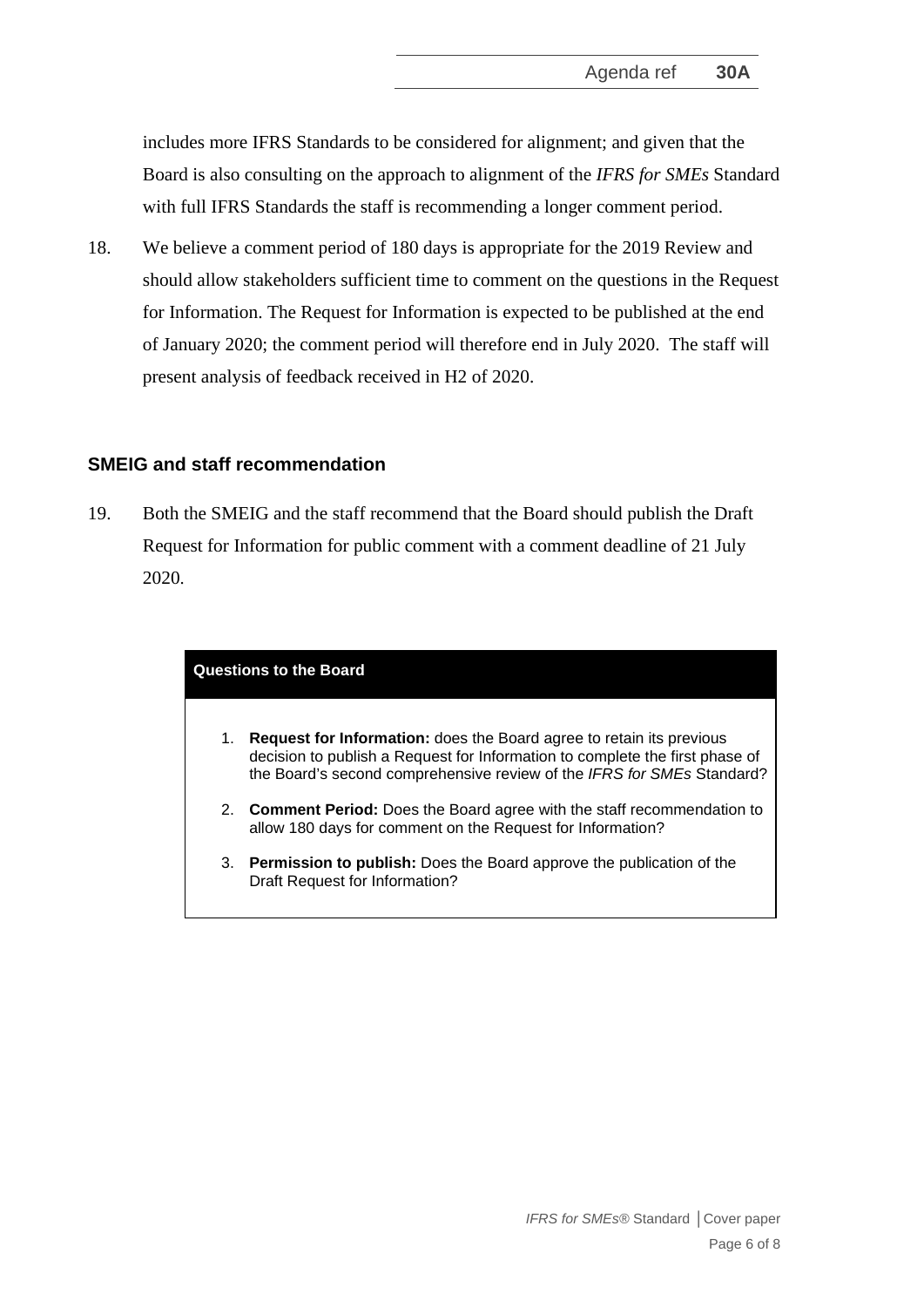# **Appendix A—Reasons for issuing a Request for Information**

- A1 The Due Process Handbook does not specifically address the comprehensive review of the *IFRS for SMEs* Standard, however, staff believe that the comprehensive review is equivalent to a post-implementation review.
- A2 The *Due Process Handbook* defines Requests for Information as:

formal requests by the IASB for information or feedback on a matter related to technical projects or broader consultations. Examples of appropriate topics for a Request for Information include seeking input on its five-yearly agenda consultation or PIRs or help in assessing the practical implications of a potential financial reporting requirement. (Paragraph 4.15).

The *Due Process Handbook* also provides, in relation to post-implementation reviews, that:

Each *post-implementation review* [emphasis added] has two phases. The first involves an initial identification and assessment of the matters to be examined, which are then the subject of a public consultation by the IASB in the form of a Request for Information. In the second phase, the IASB considers the comments it has received from the Request for Information along with the information it has gathered through other consultative activities. On the basis of that information, the IASB presents its findings and sets out the steps it plans to take, if any, as a result of the review. (Paragraph 6.54).

The IASB publishes a Request for Information, setting out the matters for which it is seeking feedback by means of a formal public consultation. In the Request for Information, the IASB should explain why it is seeking feedback on the matters specified and should include any initial assessment by the IASB of the Standard or major amendment that is being reviewed. The Request for Information will also set out the process that the IASB followed in establishing the scope of the review. (Paragraph 6.57).